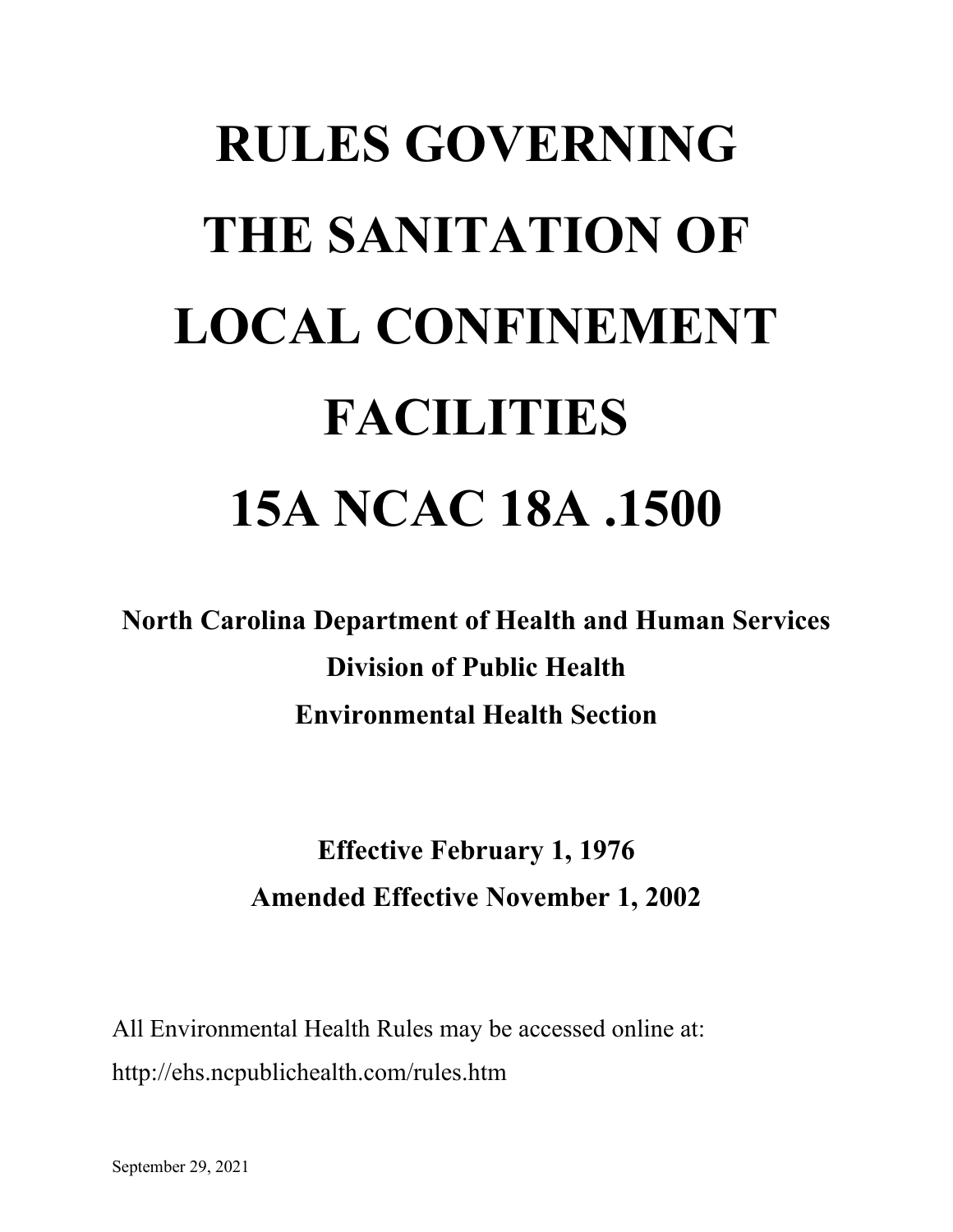## **SECTION .1500 - SANITATION OF LOCAL CONFINEMENT FACILITIES**

Rules .1501 - .1525 of Title 15A Subchapter 18A of the North Carolina Administrative Code (T15A.18A .1501 - .1525); has been transferred and recodified from Rules .0101 - .0125 of Title 10 Subchapter 10A of the North Carolina Administrative Code (T10.10A .0101 - .0125), effective April 4, 1990.

# **15A NCAC 18A .1501 DEFINITIONS**

The following definitions shall apply throughout this Section in the interpretation and enforcement of this Section:

- (1) "Local confinement facility" shall include the following and similar establishments: any county or municipal confinement facility, local lockup, regional or district confinement facility, any detention facility for children or adults, any county or municipal workhouse or house of correction, and any other confinement facility operated by any local government for confinement of persons awaiting trial or sentences.
- (2) "Department" shall mean the Secretary of the Department of Environment and Natural Resources or his authorized representative.
- (3) "Local health director" shall mean local health director as defined in G.S. 130A-2(6) or his authorized representative.
- (4) "Sanitarian" shall mean a person authorized to represent the Department on the local or state level in making inspections pursuant to state laws and rules.
- (5) "Sanitize" means the approved bactericidal treatment by a process which meets the temperature and chemical concentration levels in 15A NCAC 18A .2619.
- (6) "Potentially hazardous food" means any food or ingredient, natural or synthetic, in a form capable of supporting the growth of infectious or toxigenic microorganisms, including Clostridium botulinum. This term includes raw or heat treated foods of animal origin, raw seed sprouts, and treated foods of plant origin. The term does not include foods which have a pH level of 4.6 or below or a water activity (Aw) value of 0.85 or less.
- *History Note: Authority G.S. 153A-226; Eff. February 1, 1976; Readopted Eff. December 5, 1977; Amended Eff. November 1, 2002; September 1, 1990; Pursuant to G.S. 150B-21.3A, rule is necessary without substantive public interest Eff. July 20, 2019.*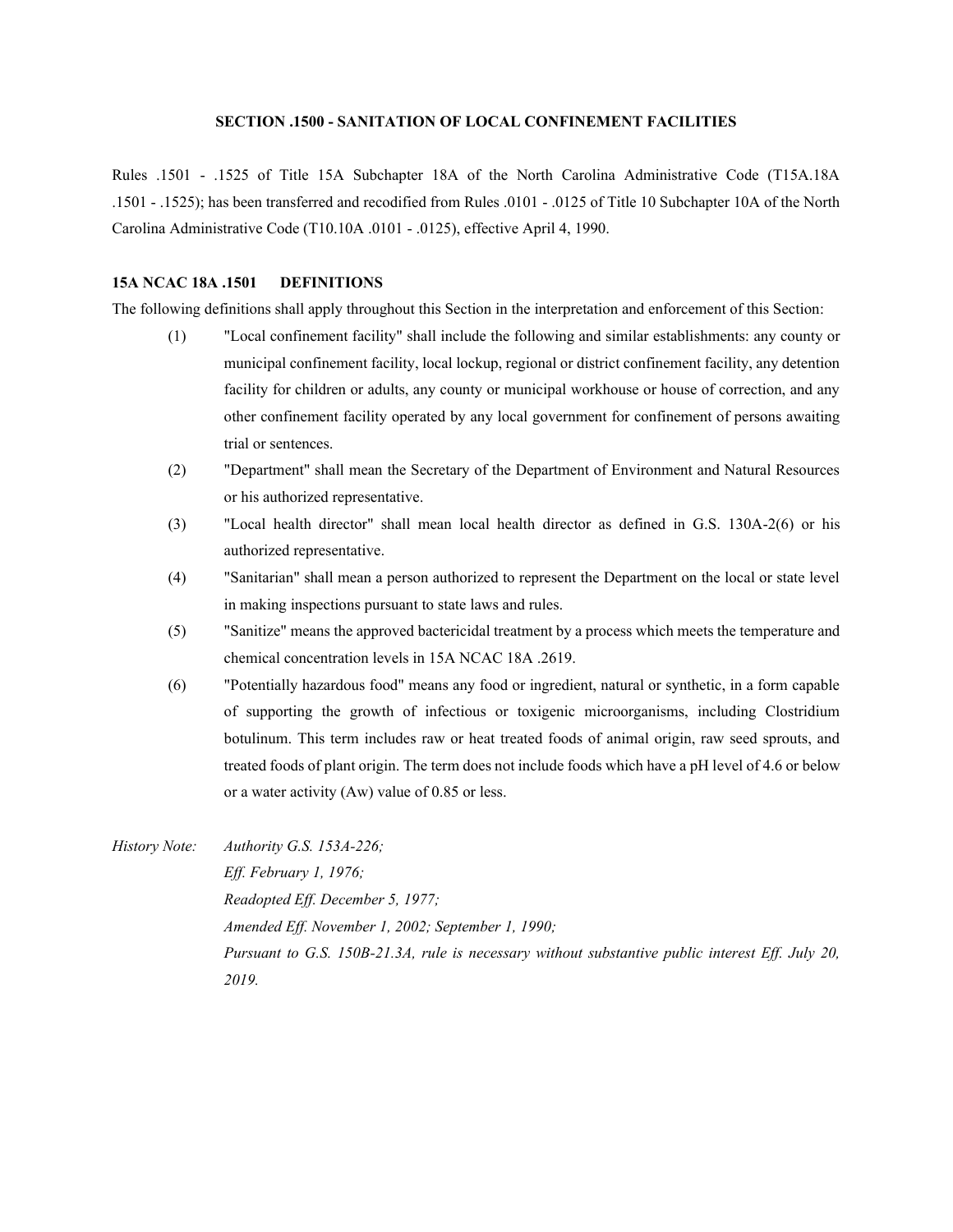#### **15A NCAC 18A .1502 APPROVAL OF PLANS**

Plans and specifications for new construction or major modification of local confinement facilities shall be submitted to the local health director for review and endorsement prior to, or concurrent with, submission to the Division of Health Service Regulation, Department of Human Resources, for approval.

*History Note: Authority G.S. 153A-226; 143B-165; Eff. February 1, 1976; Readopted Eff. December 5, 1977; Pursuant to G.S. 150B-21.3A, rule is necessary without substantive public interest Eff. July 20, 2019.*

# **15A NCAC 18A .1503 INSPECTIONS**

Inspections of local confinement facilities shall be made at least once a year. A copy of each inspection form shall be left with the person in charge of the facility at the time of the inspection.

*History Note: Authority G.S. 153A-226; Eff. February 1, 1976; Readopted Eff. December 5, 1977; Pursuant to G.S. 150B-21.3A, rule is necessary without substantive public interest Eff. July 20, 2019.*

# **15A NCAC 18A .1504 REINSPECTIONS**

A sanitarian may reinspect a local confinement facility at any time to insure compliance with these Rules and to give assistance in the interpretation of these Rules.

*History Note: Authority G.S. 153A-226; Eff. February 1, 1976; Readopted Eff. December 5, 1977; Amended Eff. September 1, 1990; Pursuant to G.S. 150B-21.3A, rule is necessary without substantive public interest Eff. July 20, 2019.*

# **15A NCAC 18A .1505 INSPECTION FORMS**

The grading of local confinement facilities shall be done on an inspection form furnished by the Department to local health departments. The form shall include at least the following information:

- (1) the name and address of the facility,
- (2) the name of the person in charge of the facility,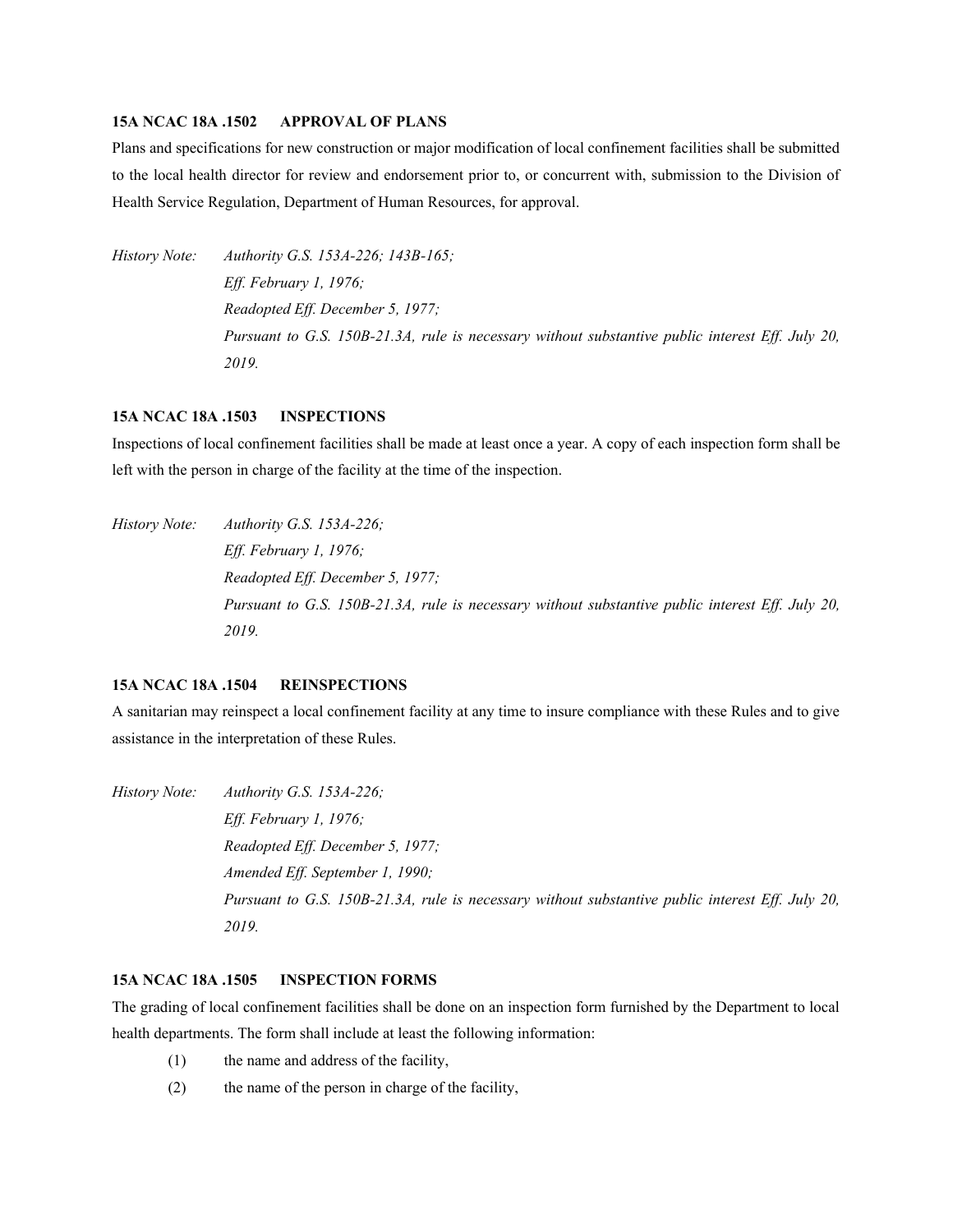- (3) the classification of the facility,
- (4) the standards of construction and operation as listed in .0107 to .0123 of this Section,
- (5) the signature of the authorized representative of the Department.

*History Note: Authority G.S. 153A-226; Eff. February 1, 1976; Readopted Eff. December 5, 1977; Amended Eff. September 1, 1990; June 30, 1980; Pursuant to G.S. 150B-21.3A, rule is necessary without substantive public interest Eff. July 20, 2019.*

#### **15A NCAC 18A .1506 GRADING**

(a) The grading of local confinement facilities shall be based on the standards of construction and operation as set out in .0107 to .0123 of this Section.

- (b) The grade of the facility shall be classified as follows:
	- (1) as approved if the demerit score is 20 or less and no six demerit point item is violated;
	- (2) As provisional if any six demerit point item is violated, or if the demerit score is more than 20 but not more than 40; The duration of such classification shall not exceed seven days; provided, that a longer period may be established if construction or renovation is involved;
	- (3) as disapproved if the demerit score is more than 40, if the conditions found are dangerous to the health of the persons confined, or if the conditions resulting in the provisional classification have not been corrected within the specified time period.
- *History Note: Authority G.S. 153A-226; Eff. February 1, 1976; Readopted Eff. December 5, 1977; Amended Eff. January 1, 1978; Pursuant to G.S. 150B-21.3A, rule is necessary without substantive public interest Eff. July 20, 2019.*

## **15A NCAC 18A .1507 FLOORS**

(a) All floors shall be so constructed as to be easily cleanable and shall be kept clean and in good repair.

(b) In all areas in which water is routinely discharged to the floor, or in which the floors are subjected to flooding-type cleaning, floors shall be of nonabsorbent materials, shall be sloped to drain and be provided with floor drains.

*History Note: Authority G.S. 153A-226; Eff. February 1, 1976;*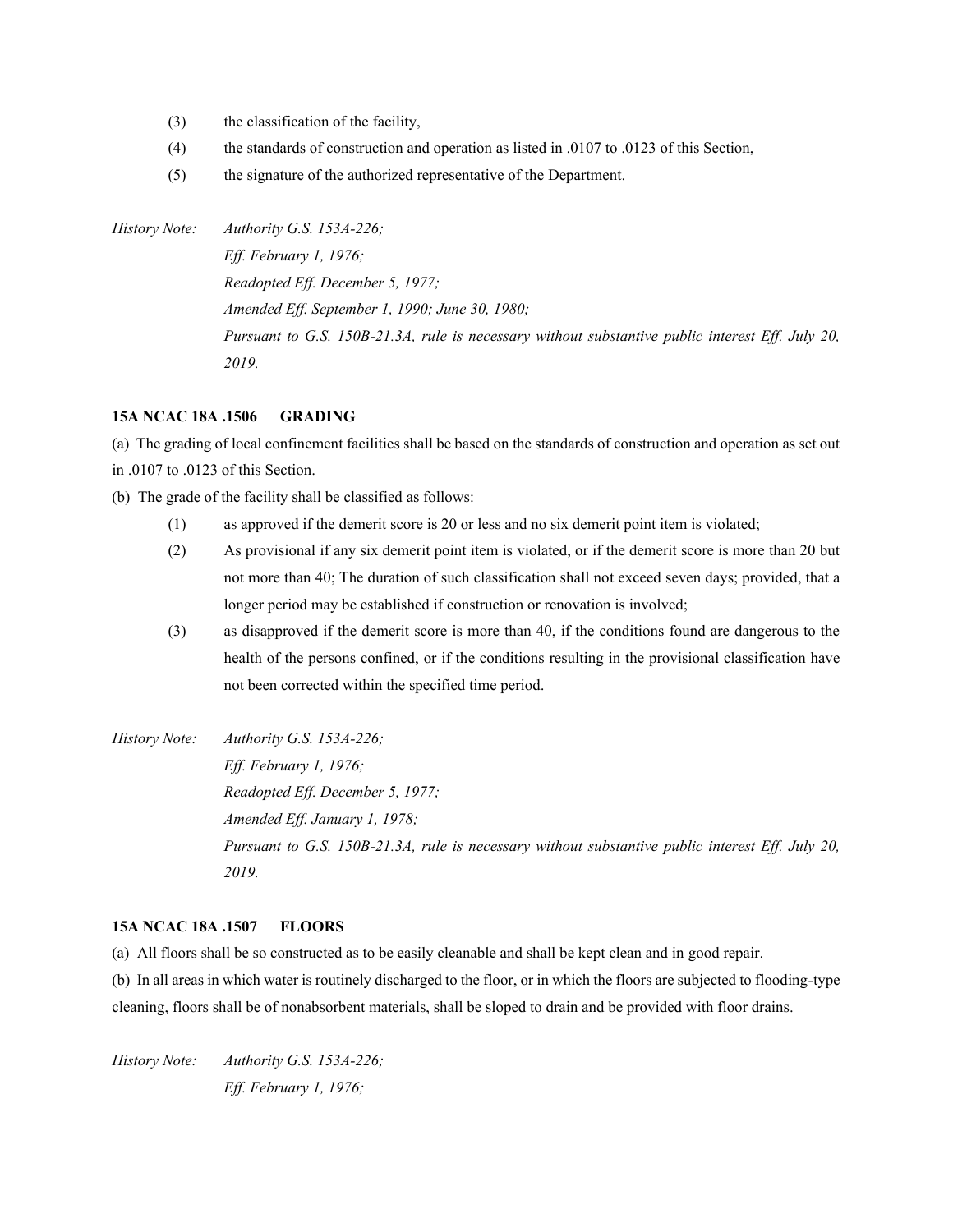*Readopted Eff. December 5, 1977; Pursuant to G.S. 150B-21.3A, rule is necessary without substantive public interest Eff. July 20, 2019.*

#### **15A NCAC 18A .1508 WALLS AND CEILINGS**

(a) The walls and ceilings of all rooms and areas shall be kept clean and in good repair.

(b) All walls shall be easily cleanable and light colored, and shall have washable surfaces to the highest level reached by splash or spray in rooms or areas where such occur.

*History Note: Authority G.S. 153A-226; Eff. February 1, 1976; Readopted Eff. December 5, 1977; Pursuant to G.S. 150B-21.3A, rule is necessary without substantive public interest Eff. July 20, 2019.*

## **15A NCAC 18A .1509 LIGHTING AND VENTILATION**

(a) All rooms shall be well lighted by natural or artificial means.

(b) Ventilation shall be provided and installed as required by the North Carolina State Building Code. Copies of the North Carolina State Building Code may be obtained from the North Carolina Department of Insurance, P.O. Box 26387, Raleigh, North Carolina 27611.

(c) Ventilation equipment shall be kept clean and in good repair.

*History Note: Authority G.S. 153A-226; Eff. February 1, 1976; Readopted Eff. December 5, 1977; Amended Eff. October 1, 1985; Pursuant to G.S. 150B-21.3A, rule is necessary without substantive public interest Eff. July 20, 2019.*

#### **15A NCAC 18A .1510 TOILET, HANDWASHING AND BATHING FACILITIES**

(a) Each cell shall be provided with access to toilet and handwashing facilities, and soap and individual towels shall be provided. The fixtures shall be kept clean and in good repair.

(b) Each cell block or section shall be provided with bathing facilities which shall be easily cleanable and shall be kept clean.

(c) Convenient toilet facilities shall be provided for kitchen workers.

(d) Handwashing facilities with hot and cold water and mixing faucet shall be provided in kitchens and any food preparation areas in addition to any lavatories which may be provided at workers' toilet rooms.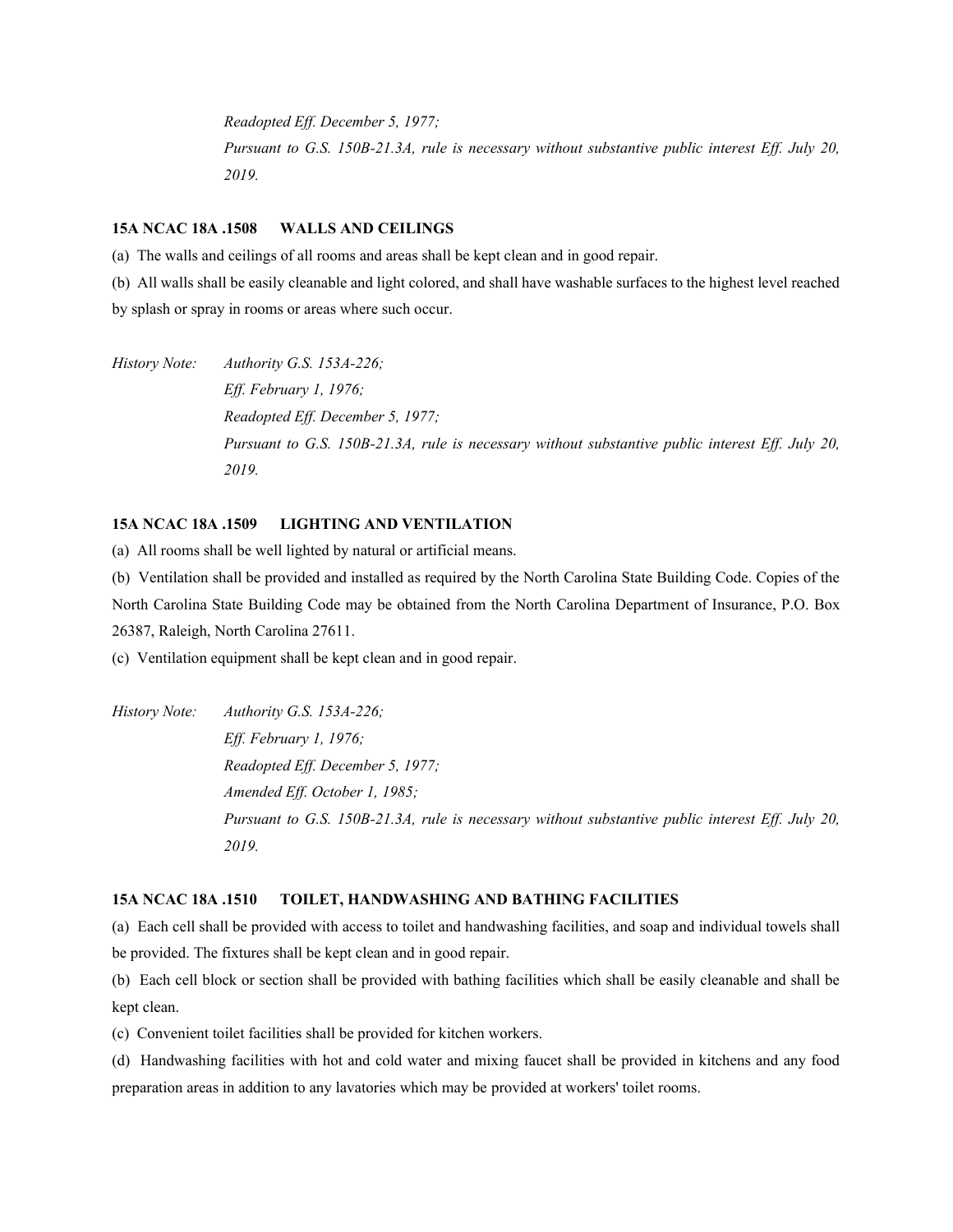(e) A supply of hot water adequate to meet all requirement for hot water in these Rules shall be provided.

(f) Plumbing shall comply with the North Carolina State Building Code, Volume II.

*History Note: Authority G.S. 153A-226;*

*Eff. February 1, 1976; Readopted Eff. December 5, 1977; Amended Eff. April 1, 1992; September 1, 1990; Pursuant to G.S. 150B-21.3A, rule is necessary without substantive public interest Eff. July 20, 2019.*

#### **15A NCAC 18A .1511 WATER SUPPLY**

(a) Water supplies shall meet the requirements in 15A NCAC 18A .1700.

(b) At least once a year, a sample of water shall be collected by the Department and submitted to the Division of Laboratory Services or other laboratory certified by the Department to perform bacteriological examinations.

(c) No backflow connections or cross connections with unapproved water supplies shall exist.

(d) Hot water heating facilities shall be provided. Hot and cold running water under pressure shall be provided to food preparation areas, and any other areas in which water is required for cleaning.

*History Note: Authority G.S. 153A-226; Eff. February 1, 1976; Readopted Eff. December 5, 1977; Amended Eff. September 1, 1990.*

# **15A NCAC 18A .1512 DRINKING WATER FACILITIES**

(a) Drinking fountains approved by the Department or individual drinking cups shall be provided.

(b) Cups with open seams or surfaces readily corrodible and difficult to clean and maintain shall not be used. All multi-use drinking cups shall be thoroughly cleaned and sanitized daily and before being used by succeeding persons. Drinking fountains, if provided, shall be properly regulated and kept clean.

*History Note: Authority G.S. 153A-226; Eff. February 1, 1976; Readopted Eff. December 5, 1977; Amended Eff. September 1, 1990; Pursuant to G.S. 150B-21.3A, rule is necessary without substantive public interest Eff. July 20, 2019.*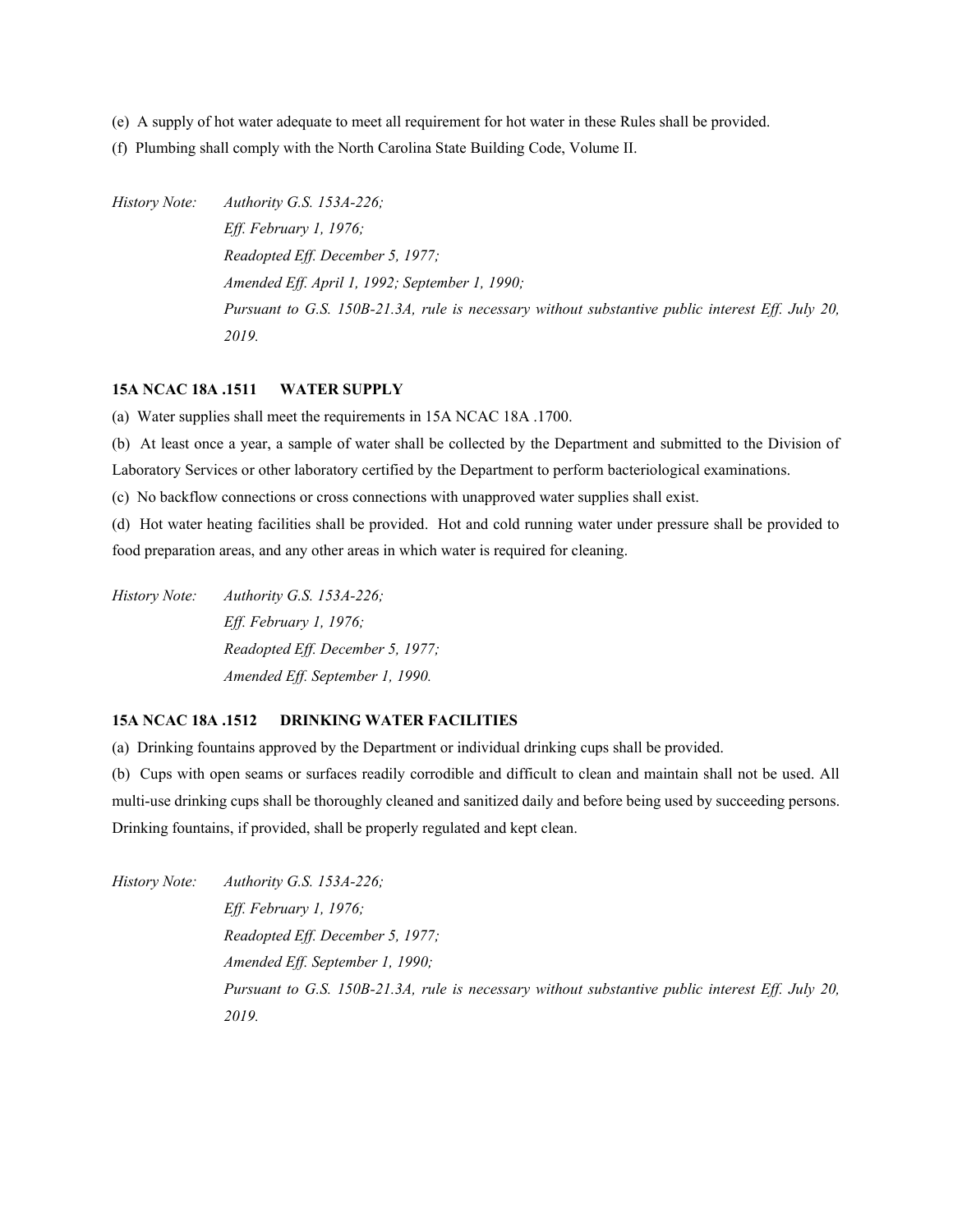### **15A NCAC 18A .1513 LIQUID WASTES**

(a) All sewage and other liquid wastes shall be disposed of in a public sewer system or, in the absence of a public sewer system, by a sanitary sewage disposal method approved as provided in "Sewage Disposal Systems," 15A NCAC 18A .1900.

(b) All sewage and other liquid wastes shall be so disposed of as not to create a public-health hazard.

*History Note: Authority G.S. 153A-226; Eff. February 1, 1976; Amended Eff. July 1, 1977; Readopted Eff. December 5, 1977; Amended Eff. September 1, 1990; Pursuant to G.S. 150B-21.3A, rule is necessary without substantive public interest Eff. July 20, 2019.*

# **15A NCAC 18A .1514 SOLID WASTES**

(a) All solid wastes containing food scraps or other decomposable materials shall, prior to disposal, be kept in leak-proof, nonabsorbent containers such as standard garbage cans, which shall be kept covered with tight-fitting lids when filled or stored, or not in continuous use.

(b) All dry rubbish (including scrap paper, cardboard boxes, or similar items) shall be stored in containers, rooms, or designated areas in a manner approved by the Department. Cleaning facilities for waste containers shall be provided. Containers shall be cleaned after emptying or removal of garbage or rubbish.

(c) All solid wastes shall be disposed of with sufficient frequency and in such a manner as to prevent a nuisance.

*History Note: Authority G.S. 153A-226; Eff. February 1, 1976; Readopted Eff. December 5, 1977; Amended Eff. September 1, 1990; Pursuant to G.S. 150B-21.3A, rule is necessary without substantive public interest Eff. July 20, 2019.*

## **15A NCAC 18A .1515 VERMIN CONTROL: PREMISES**

(a) Effective measures shall be taken to keep flies, rodents, and other vermin out of the local confinement facility and to prevent their breeding or presence on the premises.

(b) The premises under control of the custodian shall be kept neat, clean, and free of litter.

(c) Unless flies and other flying insects are absent from the immediate vicinity of the local confinement facility, all openings to the outer air shall be effectively protected against entrance of such insects by self-closing doors, closed windows, 16-mesh or finer screening, or other effective means.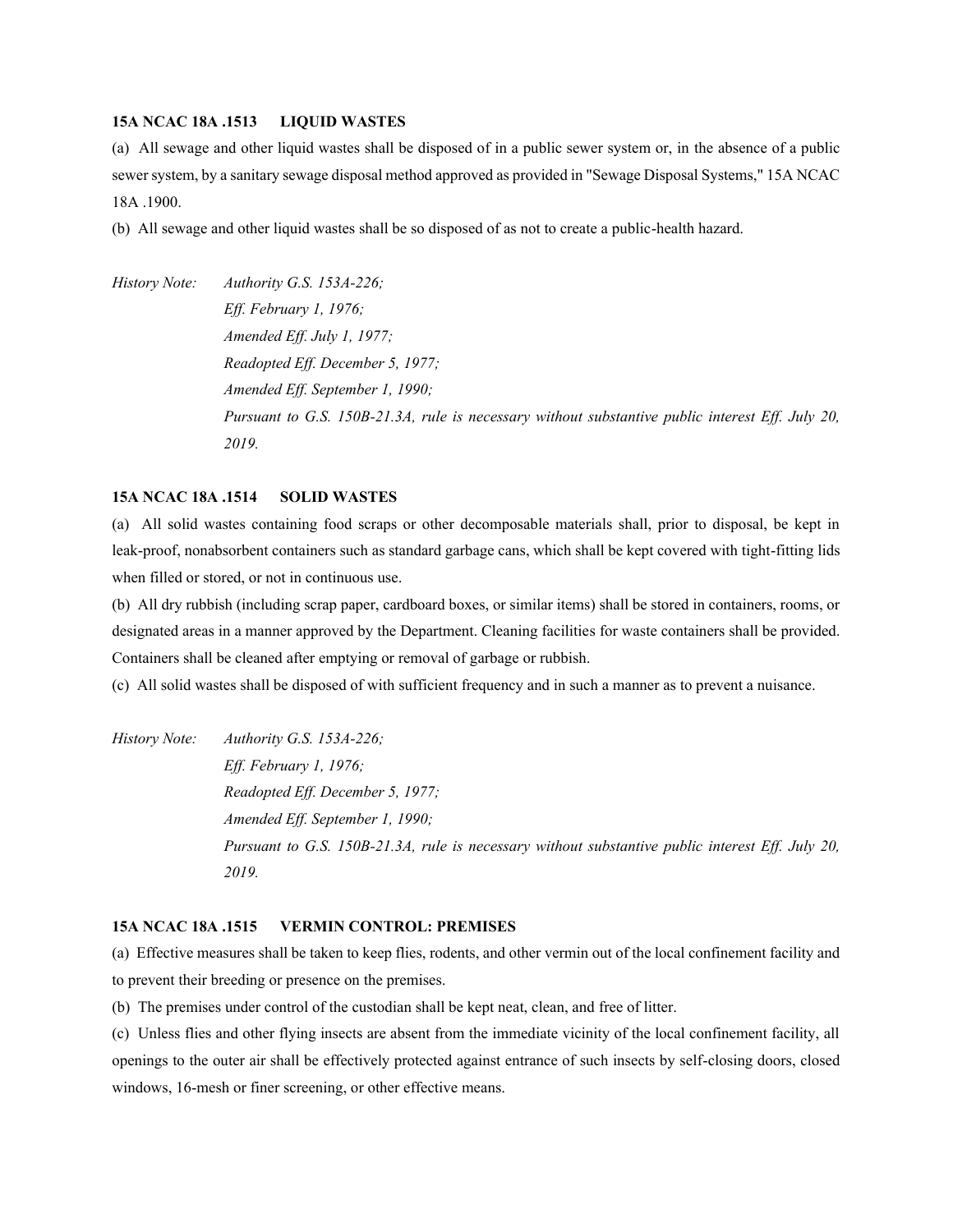(d) Only those pesticides shall be used which have been approved for a specific use and properly registered with the Environmental Protection Agency and with the North Carolina Department of Agriculture in accordance with the "Federal Environmental Pesticide Control Act" and the "North Carolina Pesticide Law."

*History Note: Authority G.S. 153A-226; Eff. February 1, 1976; Readopted Eff. December 5, 1977; Amended Eff. September 1, 1990; Pursuant to G.S. 150B-21.3A, rule is necessary without substantive public interest Eff. July 20, 2019.*

#### **15A NCAC 18A .1516 STORAGE**

(a) The local confinement facility shall provide at least one sufficiently sized janitor's closet equipped with a mop receptor, shelving, hooks, and other items necessary for the storage of all janitorial supplies and equipment. (b) The facility shall also provide storage closets or rooms for all bed linens, mattresses, and general supplies. Such

rooms shall be kept clean.

*History Note: Authority G.S. 153A-226; Eff. February 1, 1976; Readopted Eff. December 5, 1977; Amended Eff. September 1, 1990; Pursuant to G.S. 150B-21.3A, rule is necessary without substantive public interest Eff. July 20, 2019.*

#### **15A NCAC 18A .1517 MATTRESSES, MATTRESS COVERS, BED LINEN**

(a) All furniture, bunks, mattresses, and other furnishings shall be kept clean and in good repair.

(b) Clean bed linen and easily cleanable or washable mattress covers, washable mattresses, or equivalent, shall be provided for each occupant and shall be changed as often as necessary.

(c) Clean linen shall be stored and handled in a sanitary manner. Soiled linen shall be stored and handled in such a manner as not to spread contamination, as by use of suitable bags or closed hampers. Suitable rooms or spaces shall be provided for the separate storage of clean and soiled linens.

*History Note: Authority G.S. 153A-226; Eff. February 1, 1976; Readopted Eff. December 5, 1977; Amended Eff. September 1, 1990;*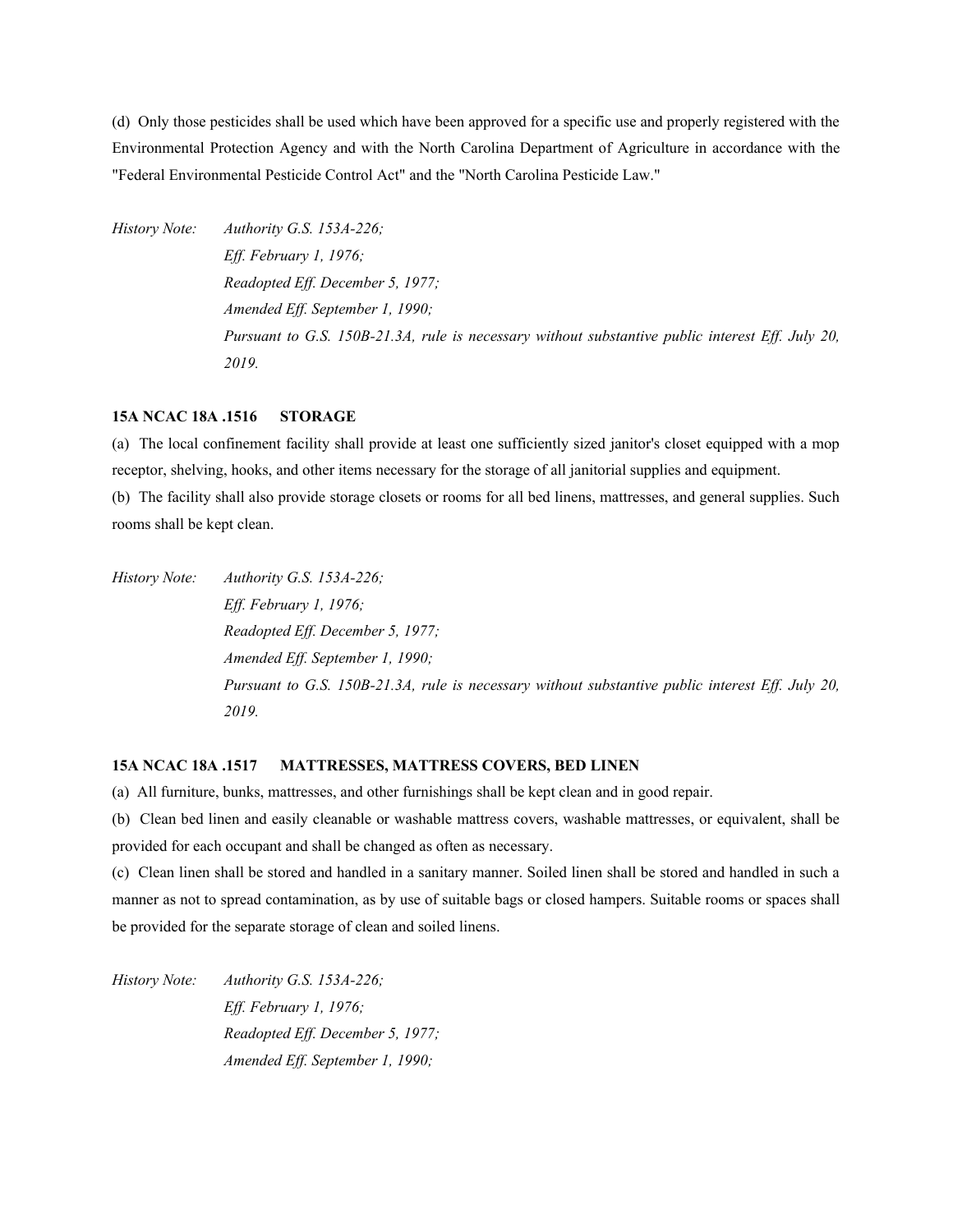*Pursuant to G.S. 150B-21.3A, rule is necessary without substantive public interest Eff. July 20, 2019.*

#### **15A NCAC 18A .1518 FOOD SERVICE UTENSILS AND EQUIPMENT**

(a) All equipment and utensils shall be so designed and of such material and workmanship as to be smooth and easily cleanable, and shall be kept in good repair.

(b) The food-contact surfaces of such equipment and utensils shall, in addition, be easily accessible for cleaning, non-toxic, corrosion-resistant, relatively nonabsorbent, and free of open crevices; provided, that hard maple or its equivalent may be used for bakers' tables and cutting boards or blocks.

(c) The National Sanitation Foundation has developed standards for many food service equipment items. Equipment which meets these or equivalent standards shall be accepted as meeting the requirements of this Section.

*History Note: Authority G.S. 153A-226; Eff. February 1, 1976; Readopted Eff. December 5, 1977; Amended Eff. September 1, 1990; Pursuant to G.S. 150B-21.3A, rule is necessary without substantive public interest Eff. July 20, 2019.*

#### **15A NCAC 18A .1519 CLEANING AND SANITIZING OF UTENSILS AND EQUIPMENT**

(a) All multi-use eating and drinking utensils shall be thoroughly cleaned and sanitized after each usage.

(b) All kitchenware and food-contact surfaces of equipment, exclusive of cooking surfaces of equipment, used in the preparation or serving of food or drink, and all food storage utensils, shall be thoroughly cleaned after each use. Cooking surfaces of equipment shall be cleaned at least once each day. All utensils and food-contact surfaces of equipment used in the preparation, service, display or storage of potentially hazardous foods shall be cleaned and sanitized prior to each use. Non-food-contact surfaces of equipment shall be cleaned at such intervals as to keep them in a clean and sanitary condition.

(c) Necessary facilities shall be provided and used for the cleaning and sanitizing of utensils and equipment. All such utensils and equipment shall then be stored so as to drain, dry and be protected from splash, dust, or contamination. In-place cleaning of fixed equipment shall be accepted when found effective.

(d) Hand dishwashing facilities shall consist of an approved three-compartment sink of adequate size and depth, with hot and cold water service for each vat, and drainboards on each end of ample size to accommodate the number of eating and drinking utensils involved. When hot water is used for sanitizing, a booster heater of adequate capacity shall be provided to maintain a water temperature of at least 170 degrees F. in the third compartment.

(e) A separate sink with drainboards on each end shall be provided where necessary for the washing of pots, pans, and vegetables.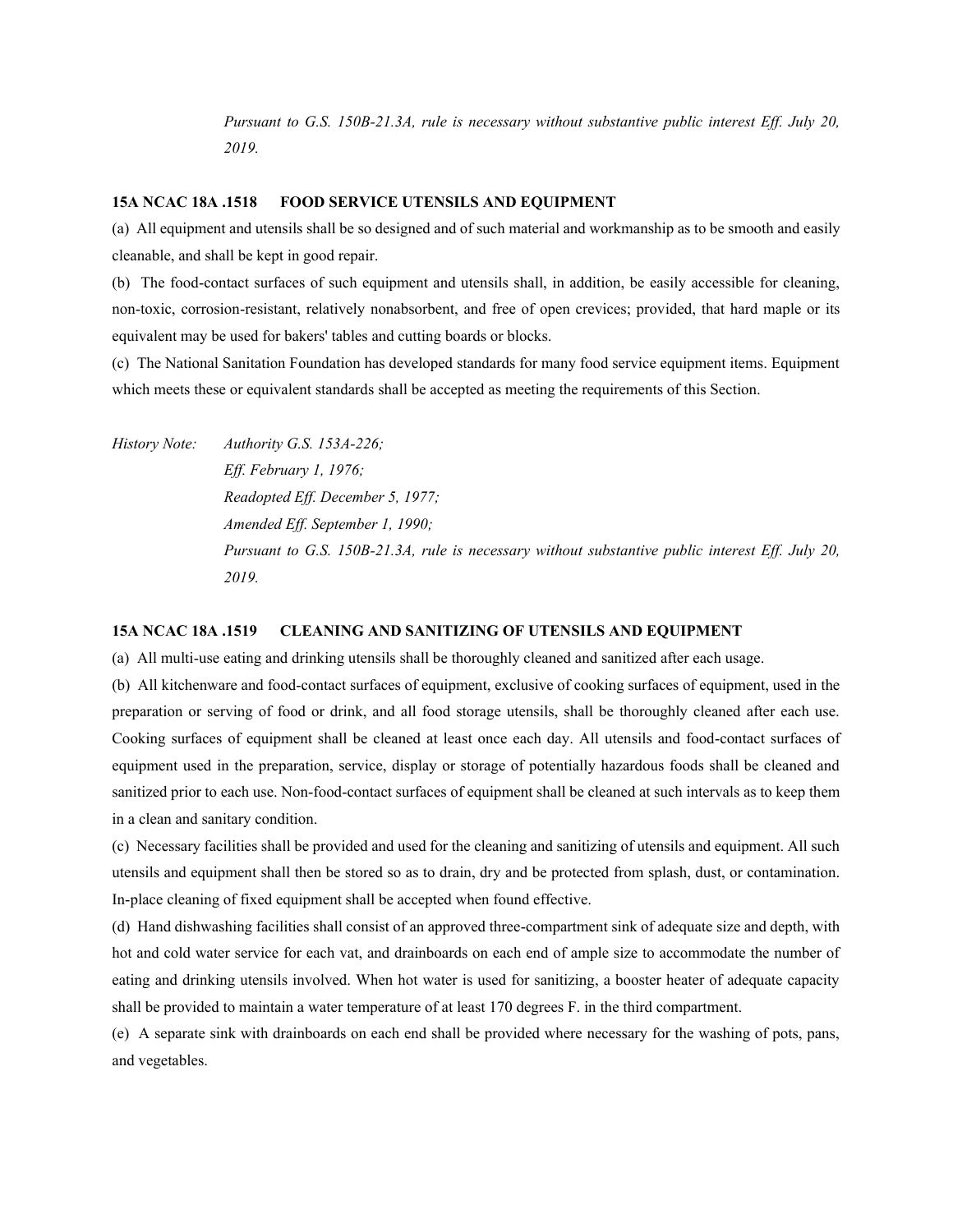(f) If a dishwashing machine is provided, the capacity shall be adequate to handle the number of utensils to be washed. The machine shall be fitted with a drainboard of ample size on each side; and the dirty dish lane shall be provided with a counter-sunk sink, or other effective means for the pre-cleaning, pre-flushing, or pre-soaking of the utensils. (g) All cloths used by workers in the kitchen shall be clean. Single service containers shall be used only once. (h) No polish or other substance containing cyanide or other poisonous material shall be used for the cleaning or polishing of eating or cooking utensils.

*History Note: Authority G.S. 153A-226; Eff. February 1, 1976; Readopted Eff. December 5, 1977; Pursuant to G.S. 150B-21.3A, rule is necessary without substantive public interest Eff. July 20, 2019.*

# **15A NCAC 18A .1520 STORAGE AND HANDLING OF UTENSILS AND EQUIPMENT**

(a) Sanitized utensils shall be stored in a clean place. Containers and utensils shall be covered, inverted, or stored in tight, clean cabinets. After cleaning and until use, food-contact surfaces of equipment shall be protected from contamination. Utensils shall be handled in such a manner as to prevent contamination.

(b) Single service utensils shall be purchased only in sanitary containers, shall be stored therein in a clean, dry place until used, and shall be handled in a sanitary manner.

*History Note: Authority G.S. 153A-226; Eff. February 1, 1976; Readopted Eff. December 5, 1977; Pursuant to G.S. 150B-21.3A, rule is necessary without substantive public interest Eff. July 20, 2019.*

#### **15A NCAC 18A .1521 FOOD SUPPLIES**

(a) All food shall be from approved sources and shall be clean, wholesome, free from spoilage, free from adulteration and misbranding, and safe for human consumption.

(b) All meat and meat food products and all poultry and poultry products shall have been inspected for wholesomeness under an official federal, state, or local regulatory program; and, in all cases, the source shall be identifiable from labeling on carcasses, cuts, unit packages, bulk packages, or from bills of sale.

(c) Only Grade A pasteurized fluid milk and fluid milk products or canned milk shall be used. Dry milk and milk products may be reconstituted if used for cooking purposes only.

(d) When necessary to provide meals for prisoners in a jail or lockup which is not equipped with a kitchen, such meals shall be obtained from a foodhandling establishment approved by the local health director. Such meals or food shall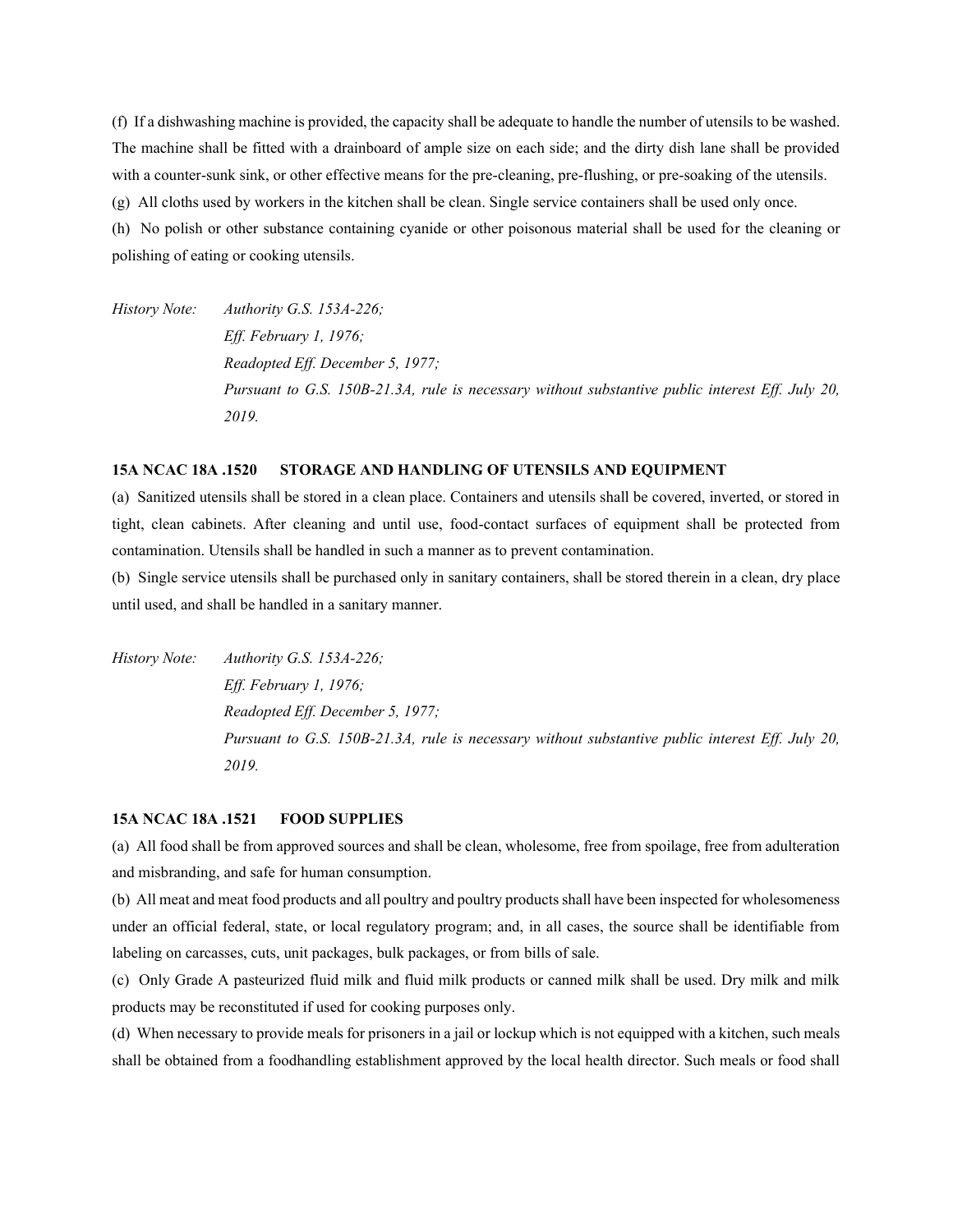be served in single service eating and drinking utensils. The procedures and equipment used for transporting of meals shall be approved by the local health director.

*History Note: Authority G.S. 153A-226; Eff. February 1, 1976; Readopted Eff. December 5, 1977; Pursuant to G.S. 150B-21.3A, rule is necessary without substantive public interest Eff. July 20, 2019.*

#### **15A NCAC 18A .1522 FOOD PROTECTION**

(a) All food, while being stored, prepared, served, and during transportation, shall be protected from contamination. All perishable food shall be stored at such temperatures as will protect against spoilage. All potentially hazardous food shall be maintained at safe temperatures (45 $\degree$  F. or below, or 140 $\degree$  F. or above) except during necessary periods of preparation and serving. Ground beef and foods containing ground beef shall be cooked to an internal temperature of at least  $155^{\circ}$  F (68 $^{\circ}$  C). Potentially hazardous foods that have been cooked and then refrigerated shall be reheated rapidly to  $165^\circ$  F (74 $\circ$  C) or higher throughout before being served or before being placed in a hot food storage facility, except that food in intact packages from regulated food manufacturing plants may initially be reheated to  $140^\circ$  F (60 $^\circ$ C). Raw fruits and vegetables shall be washed thoroughly before use. Stuffings, poultry, stuffed meats and poultry, and pork and pork products shall be thoroughly cooked before being served. Salads made of meat, poultry, potatoes, fish, shellfish, or eggs, and other potentially hazardous prepared food shall be prepared, preferably from chilled products, with a minimum of manual contact, and on surfaces and with utensils which are clean and which, prior to use, have been sanitized. Individual portions of food once served shall not be served again.

(b) No live animals or fowl shall be allowed in any room or area in which food is prepared, served, or stored.

(c) Refrigeration facilities, hot food storage facilities, and effective insulated facilities, shall be provided as needed to assure the maintenance of all food at required temperatures during storage, preparation, and serving.

(d) Each cold-storage facility used for the storage of perishable food in a non-frozen state shall be provided with an indicating thermometer of such type and so situated that the thermometer can be easily read.

(e) Containers of food shall be stored above the floor, on clean racks, dollies, slatted shelves, or other clean surfaces, in such a manner as to be protected from splash and other contamination.

*History Note: Authority G.S. 153A-226; Eff. February 1, 1976; Readopted Eff. December 5, 1977; Amended Eff. October 1, 1993; Pursuant to G.S. 150B-21.3A, rule is necessary without substantive public interest Eff. July 20, 2019.*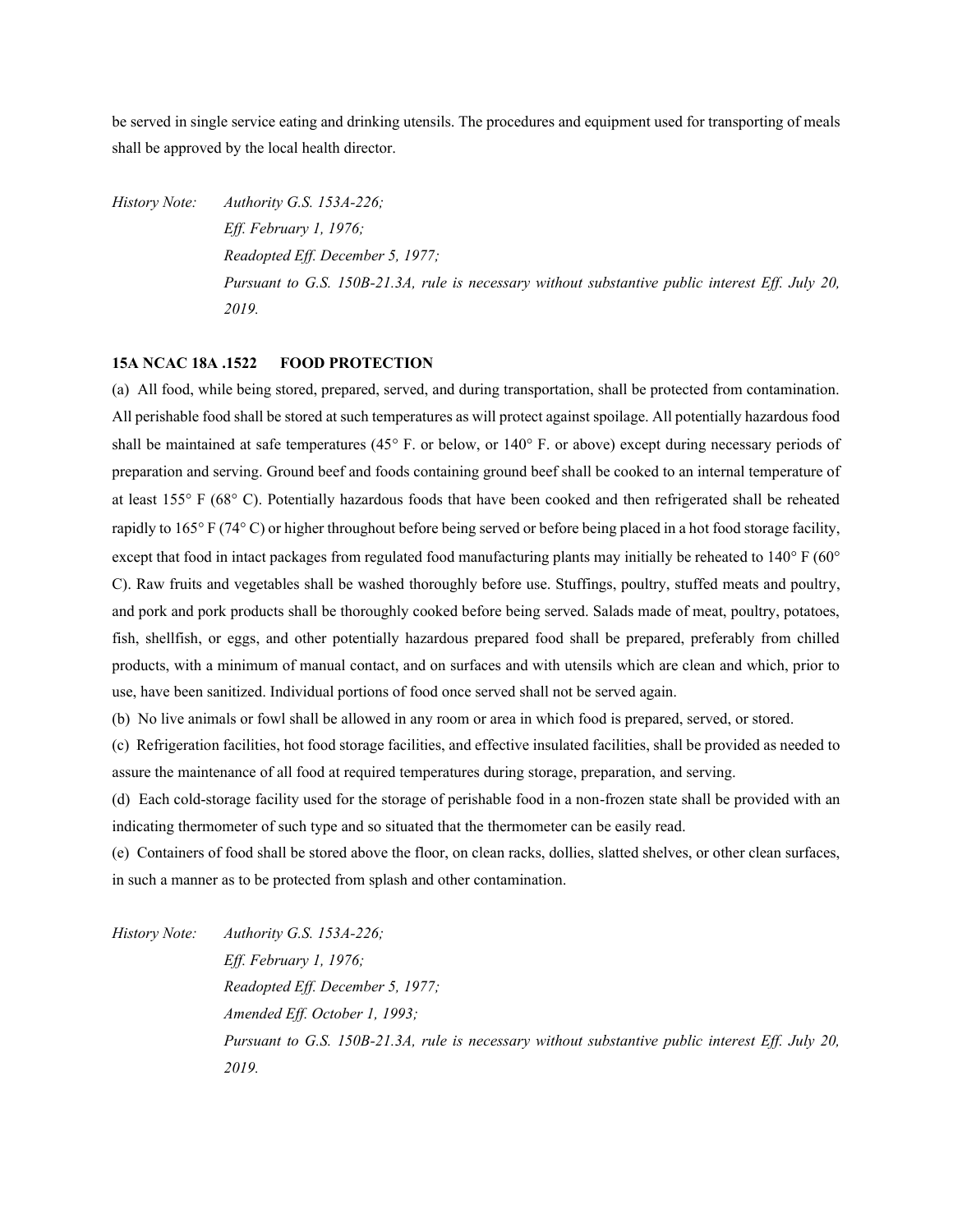#### **15A NCAC 18A .1523 FOOD SERVICE WORKERS**

(a) All food service workers shall wear clean outer garments and conform to proper hygienic practices. They shall wash their hands thoroughly in an approved handwashing facility before starting work, and as often as may be necessary to remove soil and contamination.

(b) No worker shall resume work after visiting the toilet room without first washing his hands. Hair nets, headbands, caps, or other effective hair restraints, shall be used by workers engaged in the preparation and service of food to keep hair from food and food-contact surfaces. Workers shall not use tobacco in any form while engaged in food preparation, or while in equipment and utensil-washing or food-preparation areas.

(c) No person who has a communicable or infectious disease that can be transmitted by foods, or who is a carrier of organisms that cause such a disease, or who has a boil, infected wound, or an acute respiratory infection with cough and nasal discharge, shall work in food service in any capacity in which there is a likelihood of such person contaminating food or food-contact surfaces, with disease-causing organisms or transmitting the illness to other persons.

(d) If the custodian has reason to suspect that any person has contracted any disease in a communicable form or has become a carrier of such disease, he shall notify the local health department or county physician immediately.

*History Note: Authority G.S. 153A-226; Eff. February 1, 1976; Readopted Eff. December 5, 1977; Amended Eff. September 1, 1990; Pursuant to G.S. 150B-21.3A, rule is necessary without substantive public interest Eff. July 20, 2019.*

# **15A NCAC 18A .1524 SEVERABILITY**

*History Note: Authority G.S. 153A-226; Eff. February 1, 1976; Readopted Eff. December 5, 1977; Expired Eff. August 1, 2019 pursuant to G.S. 150B-21.3A.*

## **15A NCAC 18A .1525 REFERENCE RULES**

*History Note: Authority G.S. 153A-226; Eff. February 1, 1976; Amended Eff. July 1, 1977; Readopted Eff. December 5, 1977; Amended Eff. June 10, 1978;*